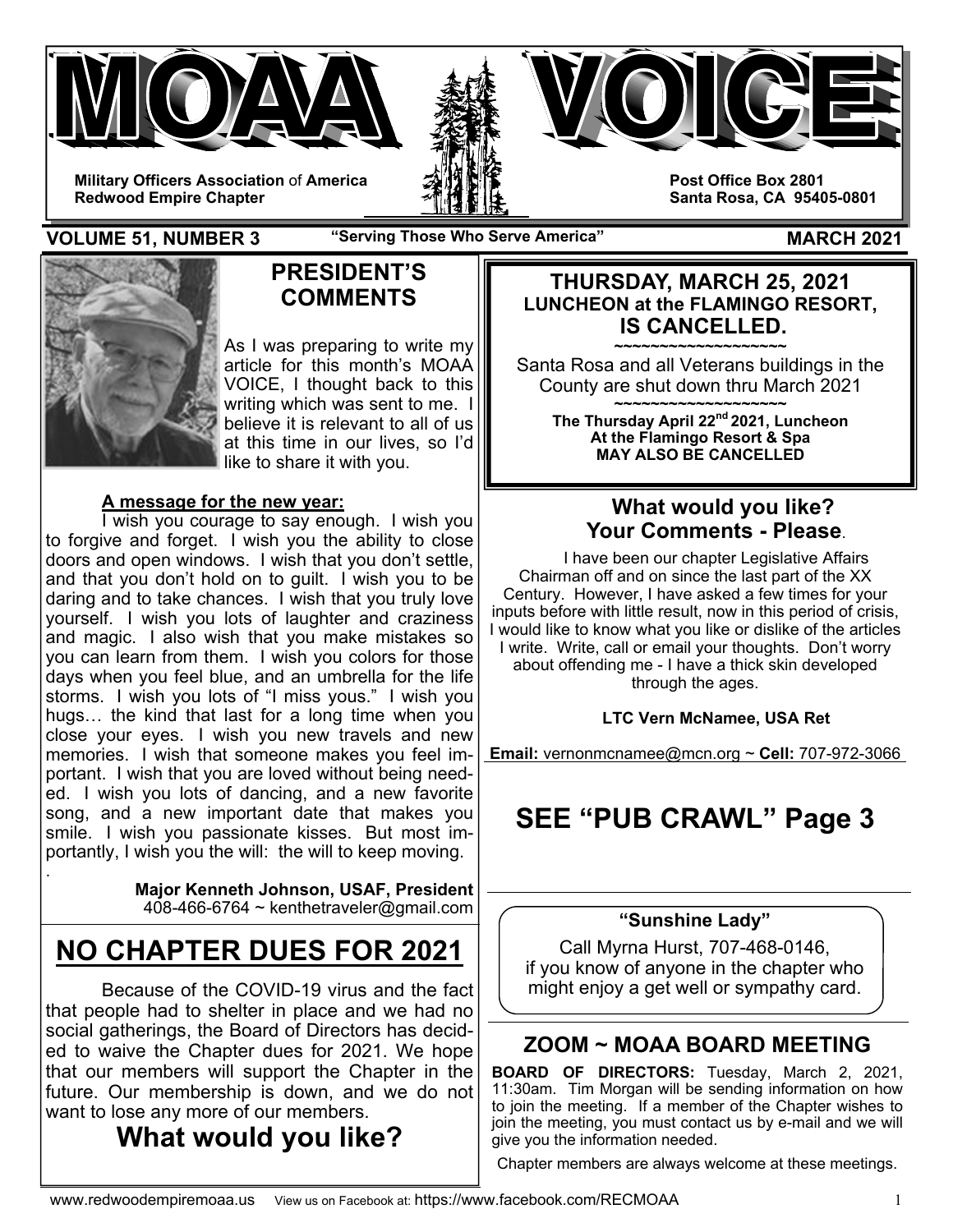# **SCHOLARSHIP APPLICATIONS**

 The application period for COL William G. Brey Scholarships will open on January 1, 2021, and will close on March 15, 2021. Closing date is firm. Those eligible to apply for scholarship assistance are children, wards, and lineal descendants (including grandchildren, great-grandchildren, and greatgreat-grandchildren, natural or adopted) of living or deceased officer, warrant officer, or auxiliary members of the Chapter. Scholarship eligibility is limited to those pursuing undergraduate academic and professional certificate programs. Applications will not be accepted for support of graduate studies.

Our experience is that it can take some time for prospective applicants to gather all the required supporting documentation, then prepare and submit the completed application before the cutoff date. We therefore recommend that Chapter members advise eligible family members of scholarship availability and contact information early enough to give them sufficient reaction time.

 Application forms are available. They may be obtained by writing to:

 **Secretary, Redwood Empire Chapter, MOAA** P. O. Box 2801 Santa Rosa, CA 95405-0801

or by directly contacting Scholarship Committee Chairman:

**Lee P. Hoskins**

 P. O. Box 2801 Santa Rosa, CA 95405-0801 – Phone: (707)328-2316 or e-mail: leehoskins@live.com

 Lee will provide them immediately to all interested parties by fastest means available.

**WE NEED** 

# **COMING SOON!!!! THE COL BREY SCHOLARSHIP AND MERIT AWARDS HAVE BEEN REVISED TO REFLECT GRADES, MERIT, AND HUMANITY!!! OPEN TO:**

High school seniors or High school graduates

• to pursue a college degree

• to enroll in a professional training program such as fire prevention, electrician, police protection, auto mechanics, culinary school, or comparable training programs.

• college undergraduates

• previous applicants of the Brey Scholarship The Brey Scholarship is limited to a maximum of **two** awarded scholarships per applicant.



The teacher said it was physically impossible for a whale to swallow a human because even though it was a very large mammal its throat was very small. The little girl stated that Jonah was swallowed by a whale. Irritated, the teacher reiterated that a whale could not swallow a human; it was physically impossible. The little girl said, 'When I get to heaven I will ask Jonah'. The teacher asked, 'What if Jonah went to hell?' The little girl replied, 'Then you ask him

A teacher was giving a lesson on the circulation of the blood Trying to make the matter clearer, she said, 'Now, class, if I stood on my head, the blood, as you know, would run into it, and I would turn red in the face.' 'Yes,' the class said. 'Then why is it that while I am standing upright in the ordi-

nary positions the blood doesn't run into my feet?' A little fellow shouted, Cause your feet ain't empty.'

# **SEE "PUB CRAWL" Page 3**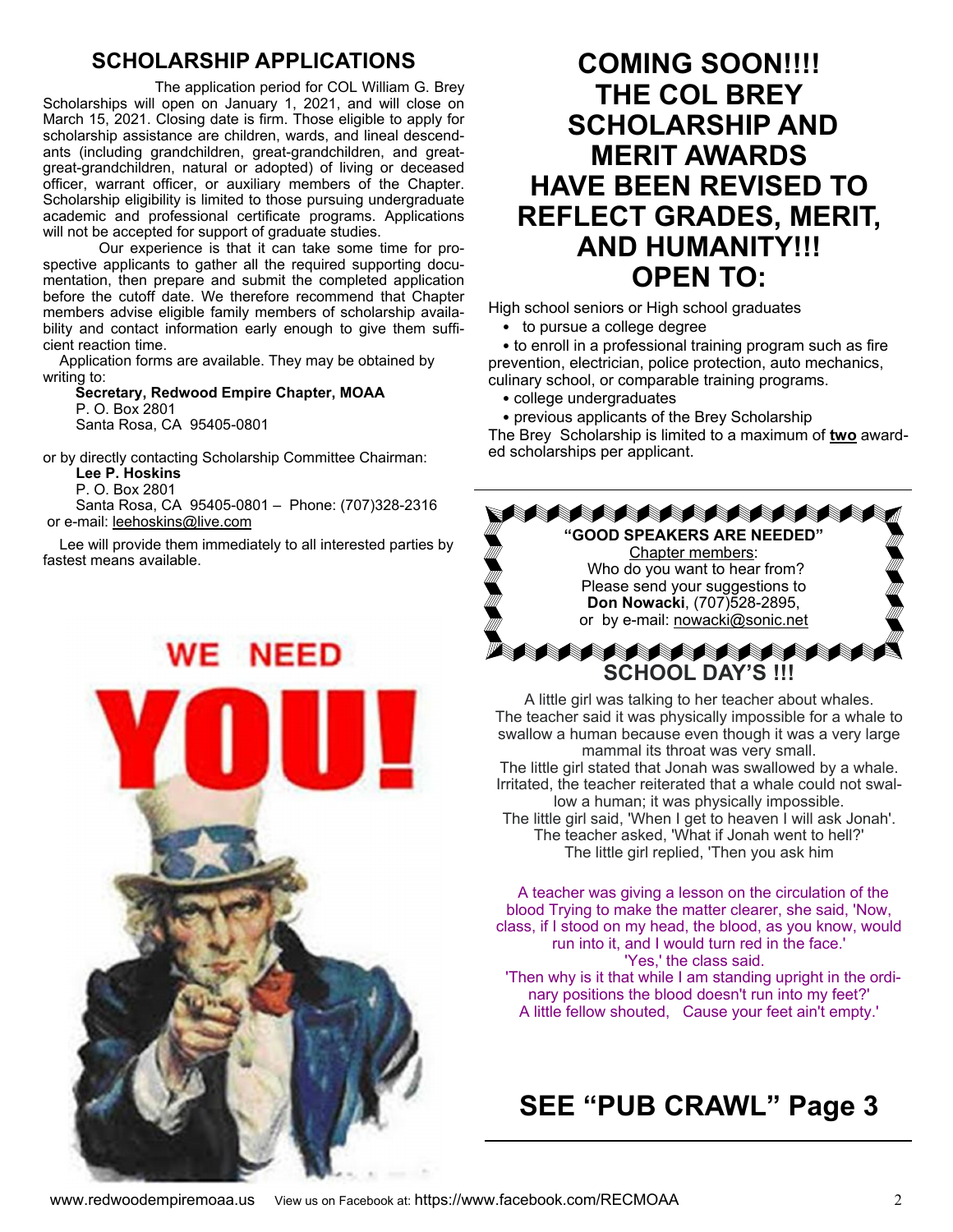# **Legislative Affairs – March 2021 LEGISLATION:**

#### Federal:

 NDAA is still a work in progress with many details needing to be settled. The first of which is, "Who is going to pay the bills?" With a mounting national deficit already past \$3.3 trillion, and another \$1.9 trillion on the table plus a national debt over \$27 trillion, we can expect a reprise of budget cuts and extreme caps such as sequestration, COLA caps, delay in payment of benefits, etc.

 Right now, our crystal ball is very cloudy. You all need to stay tuned to what is happening, not only in regards to the military programs, but in every area as well and extrapolate what is happening to see what may happen in the near future.

 With this in mind, you are encouraged to stay tuned at *MOAA.org* and through *The MOAA Newsletter* for up-todate information and calls to action to avoid any unpleasant surprises,

**CO**LA increase has started out this year with a 0.7% increase so far. We hope that COLA increase will not become jeopardized to balance the budget as has been done in previous years.

#### State:

**AB 225 - Professional Licensing -** Veterans and Active Military Spouses. This bill will require state regulatory board to grant licenses to honorably discharged veterans and spouses of active duty military members so long as they hold a current, active, and unrestricted license in another state.

 This can be a real plus, not only for honorably discharged veterans and active military spouses, but for the State of California as well with the increased tax base. It's a win-win situation for all and can affect several thousand professionals.

**Military Retired Pay Exemption -** At this time, there will no action to propose this legislation this year due to the local budget and pandemic crisis. In other words, there is no political climate to act.

 To move into a more favorable climate, we will need to launch a song "grass roots effort" get our legislators on board to help. This will need everyone's help with almost a one on one effort. More information will be published later.

LTC Vernon McNamee, USA Ret Legislative Affairs Chairman ~~~~~~~~~~~~~~~~~~~~~~~~~~~~~~~~~~~~~~~~

## **CAPT Stewart Briefing**

 On 4 Feb 2021 Capt Joel Stewart gave an presentation of Maritime Prepositioning Ships Squadron Two to members of the Miramar Chapter and invited anyone interested to watch. If you are interested, please go to this https:// youtu.be/44TnraJZ3fg link of his presentation. Note the link is UNLISTED. It was a great presentation and shows how we can stimulate participation through ZOOM, In addition to this, copy of his slide presentation can be made available.

**LTC Vern McNamee, USA Ret Email:** vernonmcnamee@mcn.org ~ **Cell:** 707-972-3066

~~~~~~~~~~~~~~~~~~~~~~~~~~~~~~~~~~~~~~~~

# **"PUB CRAWL" RECMOAA Zoomers Pub Meeting**

 Our second Pub Meeting using Zoom on February 9<sup>th</sup> went well with about 12 members attending for most of an hour. It was nice to just chat about various things and most of us shared a funny stories or jokes.

 So…..we'll do it again on the second Tuesday in March at **4pm**. Tim Morgan will again setup a monthly Zoomer Pub Meeting. Should last about an hour and attendance is purely optional. The access information for the meeting on  $M$ arch  $9<sup>th</sup>$  is as follows:

## **Join Zoom Meeting**

https://us02web.zoom.us/j/6103642462? pwd=TldaYXdwZ3l5OEJ4SGFVcHIwNjFjZz09

> Meeting ID: 610 364 2462 Passcode: 464646 Dial by your location +1 669 900 6833 US (San Jose)

**Note**: if the link above does not work for you, go to https://Zoom.us/Join and enter the Meeting ID and Passcode above, or for voice only, use the dial in number above.

Hope to 'see' more of you there in March.

Major Kenneth Johnson, President

### **Redwood Empire Chapter member CPT WILLIAM ANDERSON, USA**

#### **Is offering his service to members and veterans in need.**

 He realizes that the country is presently going through a rough time, because of the present COVID-19 virus and shelter in place, there are a lot of people with many different needs. He is offering to our members and any veterans organizations his help.

 As a landlord he can repair many house issues for our their members. **FREE!** They only need to pay for parts.

 He can transport supplies. He lives in Santa Rosa. He owns 46 properties in this state alone and is his own maintenance service. He does many kinds of things.